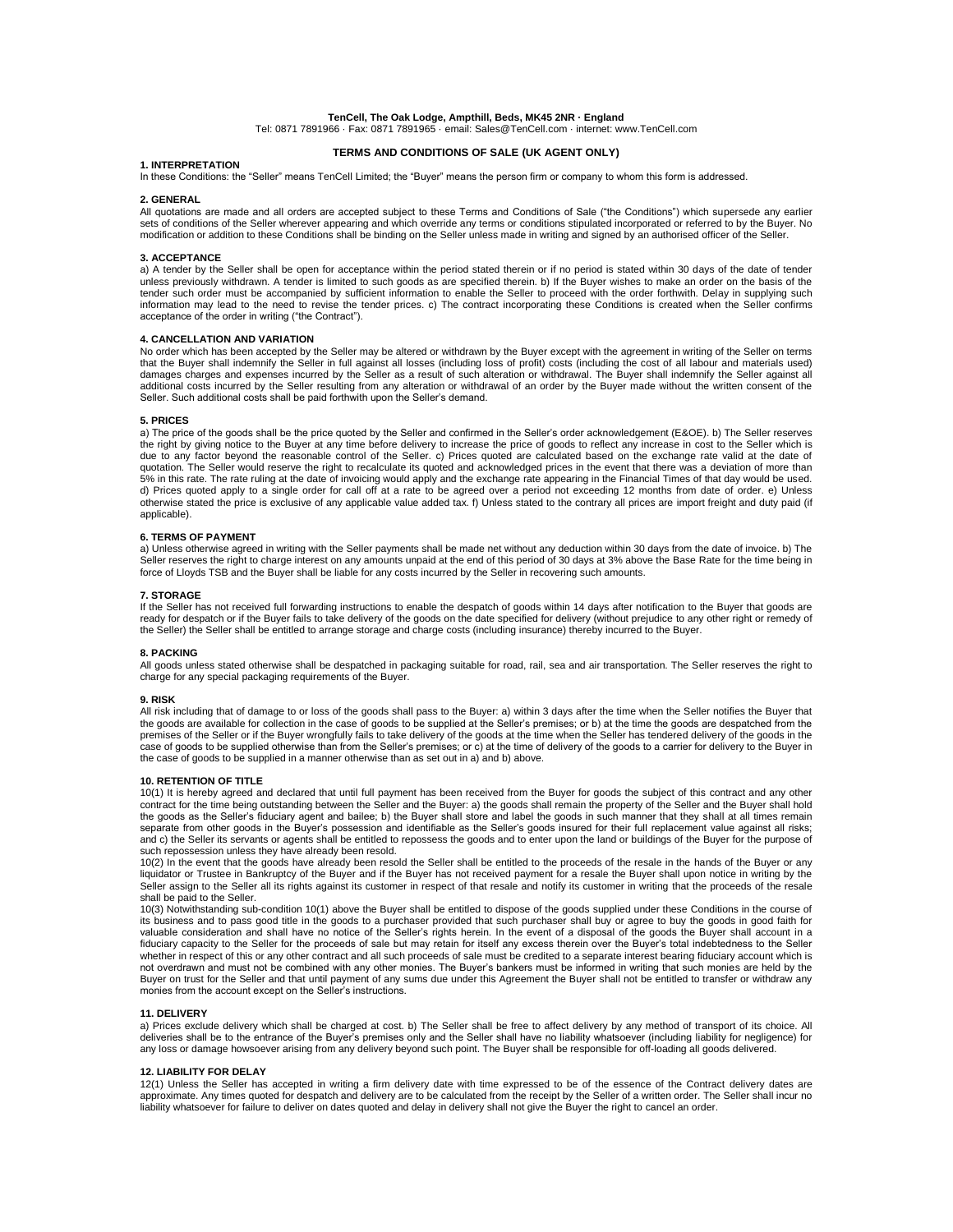12(2) The Seller shall have no liability whatsoever (other than to return any deposit paid by the Buyer) for non-fulfilment of the Contract or for any failure to deliver by agreed dates where the same arises from any instructions or lack of instructions from the Buyer or from any industrial dispute or from any cause whatsoever beyond the Seller's reasonable control.

12(3) In any other case the Seller's liability for any non-fulfilment or failure to deliver shall not exceed the amount of the cost or damage actually suffered by the Buyer as a direct result there from (excluding any consequential loss or damage whatsoever) or the Contract Price whichever is the lesser.

# **13. DEFECTS AFTER DELIVERY**

13(1) Notice of complaints as to the quantity of goods supplied or the delivery of incorrect goods must be made in writing to the Seller within 14 days<br>of the date of delivery at the end of which period any liability of th 13(2) The Seller shall at its option repair or replace goods or allow the Buyer a credit in respect of the goods where a defect is notified to the Seller in writing within 60 days of the date of delivery provided that the Seller shall have no liability for any defect arising from fair wear and tear misuse wilful damage or alteration of the goods without the Seller's written approval or for the replacement of consumables. There are certain exceptions to this 60 day period where the manufacturer has specified an extended period. Please contact your account executive for further details. A complaint or claim<br>of any kind on the part of the Buyer shall not preclude the liability of

### **14. INSPECTION AND TESTS**

Seller reserves the right to make an additional charge if tests other than those normally performed are required by the Buyer.

# **15. SPECIFICATIONS AND ADVERTISING MATTER**

All specifications and drawings and particulars of weights and dimensions submitted by the Seller are approximate only and the description and illustrations contained in price lists and catalogues and other advertising matter of the Seller are intended merely to represent a general idea of the goods portrayed therein and none of these shall form part of the Contract.

# **16. PERFORMANCE**

The Seller shall accept no liability for failure of goods to attain any quoted performance figures unless specifically guaranteed by the Seller in writing. If the performance figures are outside the acceptable limits specified in such guarantee the Buyer shall be entitled to reject the goods provided that the Seller shall have been given reasonable time and opportunity to rectify their performance.

## **17. EXCLUSION AND LIMITATION OF LIABILITY**

17(1) Except as expressly provided in these Conditions: a) all conditions warranties or other terms whether express or implied statutory or otherwise are hereby expressly excluded to the fullest extent permitted by law; b) subject to Condition 17(2), the Seller shall not be liable to the Buyer by reason of any representation (other than a fraudulent representation) or any implied warranty condition or other term or any duty at common law or under the express terms of the Contract for loss of profits business or anticipated savings or for any consequential loss or damage costs expenses or other claims for consequential compensation whatsoever which arise out of or in connection with the supply or failure to supply the goods or their use or resale by the Buyer and c) subject to Condition 17(2), the Seller's aggregate liability under the Contract for any claim or series of claims howsoever such claim or claims arise whether in contract, negligence or otherwise, shall in no circumstances exceed the sum for which the Seller has reasonably insured therefore. Full details of such insurance shall be supplied on the Buyer's written request or, in the event that the relevant claim or claims is not covered by the Seller's insurance, the price of the goods the subject of the claim.

17(2) Nothing in Condition 17(1) shall exclude or restrict any liability of the Seller: a) for death or personal injury resulting from the negligence of the Seller and its servants or agents; b) for breach of its implied undertakings as to title; or c) for fraudulent misrepresentation

# **18. TERMINATION**

Without prejudice to any other right or remedy available to the Seller the Seller shall be entitled to cancel the Contract or suspend any further deliveries under the Contract without liability to the Buyer and if the goods have been delivered but not paid for the price shall become immediately<br>due and payable in the event that a) the Buyer fails to carry out its ob ceases or threatens to cease to carry on its business or any substantial part thereof; or c) distress execution judgement or any order of the Court is<br>levied or enforced or executed upon or against any property of the Buye with its creditors.

# **19. FORCE MAJEURE**

The Seller shall not be liable for any failure to fulfil any obligation under this Contract to the extent that it is prevented from so doing by any cause beyond its reasonable control.

# **20. NO MANUFACTURE OF WEAPONS OF WAR OR DESTRUCTION; OBSERVANCE OF EXPORT LAWS**

20(1) The Buyer shall not use the goods delivered by the Seller for the purpose of development, design, manufacture, use or storage of any weapons of war and destruction, including but not limited to nuclear weapons, biological weapons, chemical weapons and missiles (hereinafter the "Weapons"). 20(2) The Buyer shall not sell, lease or otherwise dispose of the goods delivered by the Seller directly or indirectly to any third party engaged in the development, design, manufacture, use or storage of Weapons.

20(3) The Buyer shall not export or re-export directly or indirectly the goods delivered by the Seller without authorisation required under export control laws and/or regulations of any countries claiming jurisdiction over the contracting parties.

20(4) The Buyer shall not export or re-export directly or indirectly the goods delivered by the Seller to any country against which any sanction is imposed under certain resolutions of the Security Council of the United Nations for as long as such resolutions remain valid and effective and as far as the goods delivered by the Seller remain prohibited to be exported to such a country.

20(5) In the event that the Buyer breaches any provision of this Condition 20 the Buyer shall be liable to the Seller for all direct and indirect damage sustained by the Seller due to such a breach; furthermore the Seller shall in such an event have the right to terminate the Contract with the Buyer<br>forthwith without any liability towards the Seller. Furthermore the Seller export control laws, rules and/or regulations of any relevant countries or provisions of this Condition.

# **21. INVALIDITY**

If any provision of these Conditions is held by any competent authority to be invalid or unenforceable in whole or in part the validity of the other provisions of these Conditions and the remainder of the provision in question shall not be thereby affected.

# **22. NOTICES**

Any notice or demand required to be served hereunder shall be sent by ordinary first class letter post shall be deemed to have been received 72 hours after posting.

# **23. WAIVER**

No waiver by the Seller of any breach of the Contract by the Buyer shall be considered as a waiver of any subsequent breach of the same or any other provision.

### **24. THIRD PARTIES**

A person who is not a party to the Contract has no right under the Contracts (Rights of Third Parties) Act 1999 to enforce any term of the Contract but this does not affect any right or remedy of a third party which exists apart from that Act.